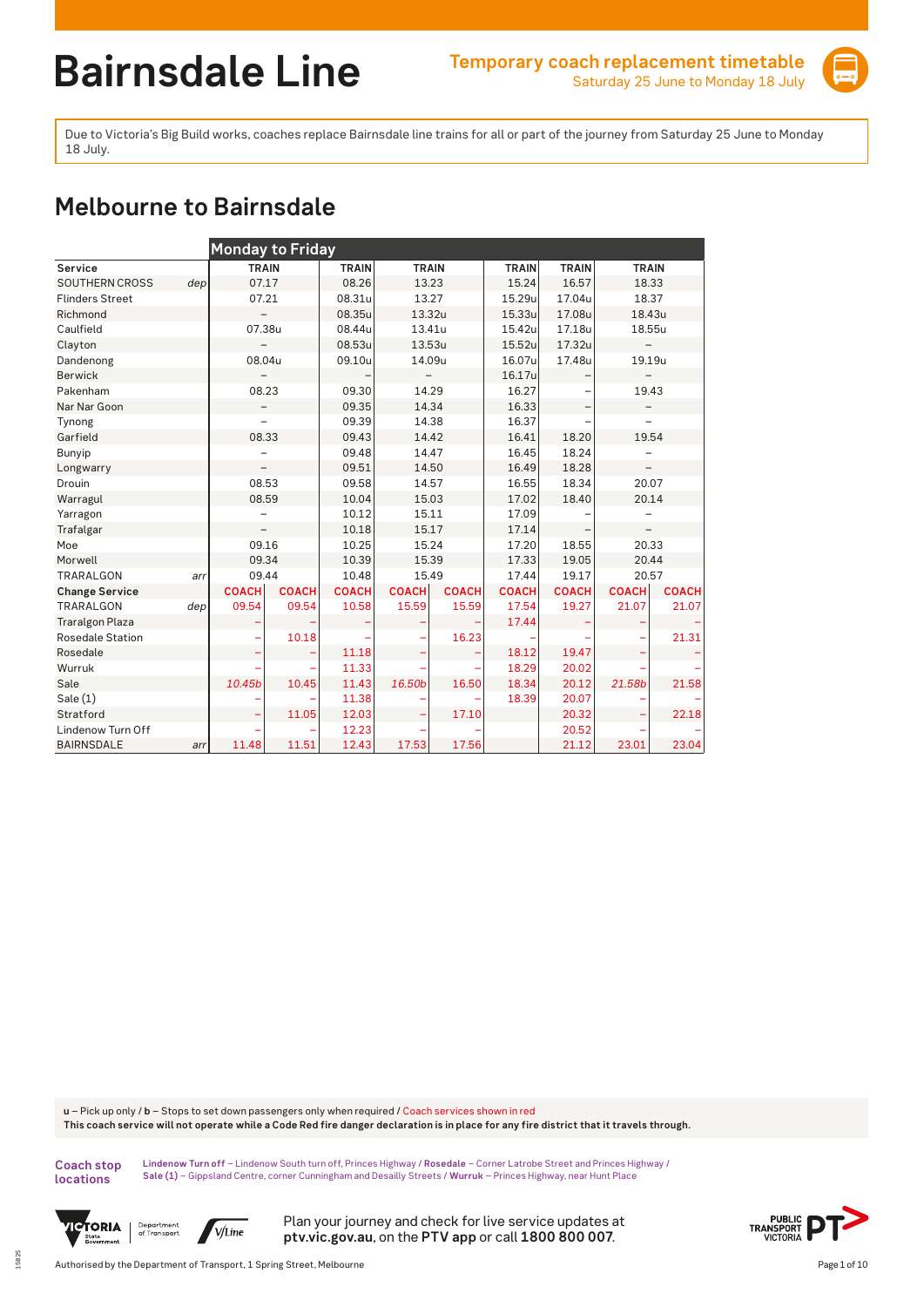

Due to Victoria's Big Build works, coaches replace Bairnsdale line trains for all or part of the journey from Saturday 25 June to Monday 18 July.

## **Melbourne to Bairnsdale**

| Saturday 25 June, 2 & 16 July |     |              |              |              |              |              |              |              |  |  |  |
|-------------------------------|-----|--------------|--------------|--------------|--------------|--------------|--------------|--------------|--|--|--|
| Service                       |     | <b>TRAIN</b> |              | <b>TRAIN</b> |              | <b>TRAIN</b> | <b>TRAIN</b> |              |  |  |  |
| <b>SOUTHERN CROSS</b>         | dep | 07.54        |              | 12.23        |              | 14.23        | 18.23        |              |  |  |  |
| <b>Flinders Street</b>        |     | 07.58        |              | 12.27        |              | 14.28u       | 18.27        |              |  |  |  |
| Richmond                      |     | 08.03u       |              | 12.32u       |              | 14.32u       | 18.32u       |              |  |  |  |
| Caulfield                     |     | 08.12u       |              | 12.41u       |              | 14.41u       | 18.42u       |              |  |  |  |
| Clayton                       |     |              |              | 12.53u       |              | 14.53u       |              |              |  |  |  |
| Dandenong                     |     | 08.31u       |              | 13.09u       |              | 15.09u       | 19.09u       |              |  |  |  |
| Pakenham                      |     | 08.50        |              | 13.29        |              | 15.29        | 19.30        |              |  |  |  |
| Nar Nar Goon                  |     | 08.55        |              | 13.34        |              | 15.34        |              |              |  |  |  |
| Tynong                        |     | 08.59        |              | 13.38        |              | 15.38        |              |              |  |  |  |
| Garfield                      |     | 09.03        |              | 13.42        |              | 15.42        | 19.41        |              |  |  |  |
| Bunyip                        |     | 09.08        |              | 13.47        |              | 15.47        |              |              |  |  |  |
| Longwarry                     |     | 09.11        |              | 13.50        |              | 15.50        |              |              |  |  |  |
| Drouin                        |     | 09.18        |              | 13.57        |              | 15.57        | 19.54        |              |  |  |  |
| Warragul                      |     | 09.24        |              | 14.03        |              | 16.03        | 20.01        |              |  |  |  |
| Yarragon                      |     | 09.32        |              | 14.11        |              | 16.11        |              |              |  |  |  |
| Trafalgar                     |     | 09.38        |              | 14.17        |              | 16.17        |              |              |  |  |  |
| Moe                           |     | 09.46        |              | 14.24        |              | 16.24        |              | 20.20        |  |  |  |
| Morwell                       |     | 09.56        |              | 14.39        |              | 16.39        | 20.31        |              |  |  |  |
| <b>TRARALGON</b>              | arr | 10.08        |              | 14.48        |              | 16.48        | 20.44        |              |  |  |  |
| <b>Change Service</b>         |     | <b>COACH</b> | <b>COACH</b> | <b>COACH</b> | <b>COACH</b> | <b>COACH</b> | <b>COACH</b> | <b>COACH</b> |  |  |  |
| <b>TRARALGON</b>              | dep | 10.18        | 10.18        | 14.58        | 14.58        | 16.58        | 20.54        | 20.54        |  |  |  |
| <b>Traralgon Plaza</b>        |     |              |              |              |              | 17.01        |              |              |  |  |  |
| Rosedale Station              |     |              | 10.42        |              | 15.22        |              |              | 21.18        |  |  |  |
| Rosedale                      |     |              |              |              |              | 17.26        |              |              |  |  |  |
| Wurruk                        |     |              |              |              |              | 17.43        |              |              |  |  |  |
| Sale                          |     | 11.09b       | 11.09        | 15.49b       | 15.49        | 17.48        | 21.45b       | 21.45        |  |  |  |
| Sale(1)                       |     |              |              |              |              | 17.53        |              |              |  |  |  |
| Stratford                     |     |              | 11.29        |              | 16.09        |              |              | 22.05        |  |  |  |
| <b>BAIRNSDALE</b>             | arr | 12.12        | 12.15        | 16.52        | 16.55        |              | 22.48        | 22.51        |  |  |  |

**u** – Pick up only / **b** – Stops to set down passengers only when required / Coach services shown in red **This coach service will not operate while a Code Red fire danger declaration is in place for any fire district that it travels through.**

**Coach stop locations** 

15825

**Rosedale** – Corner Latrobe Street and Princes Highway / **Sale (1)** – Gippsland Centre, corner Cunningham and Desailly Streets / **Wurruk** – Princes Highway, near Hunt Place



Department<br>of Transport V/Line

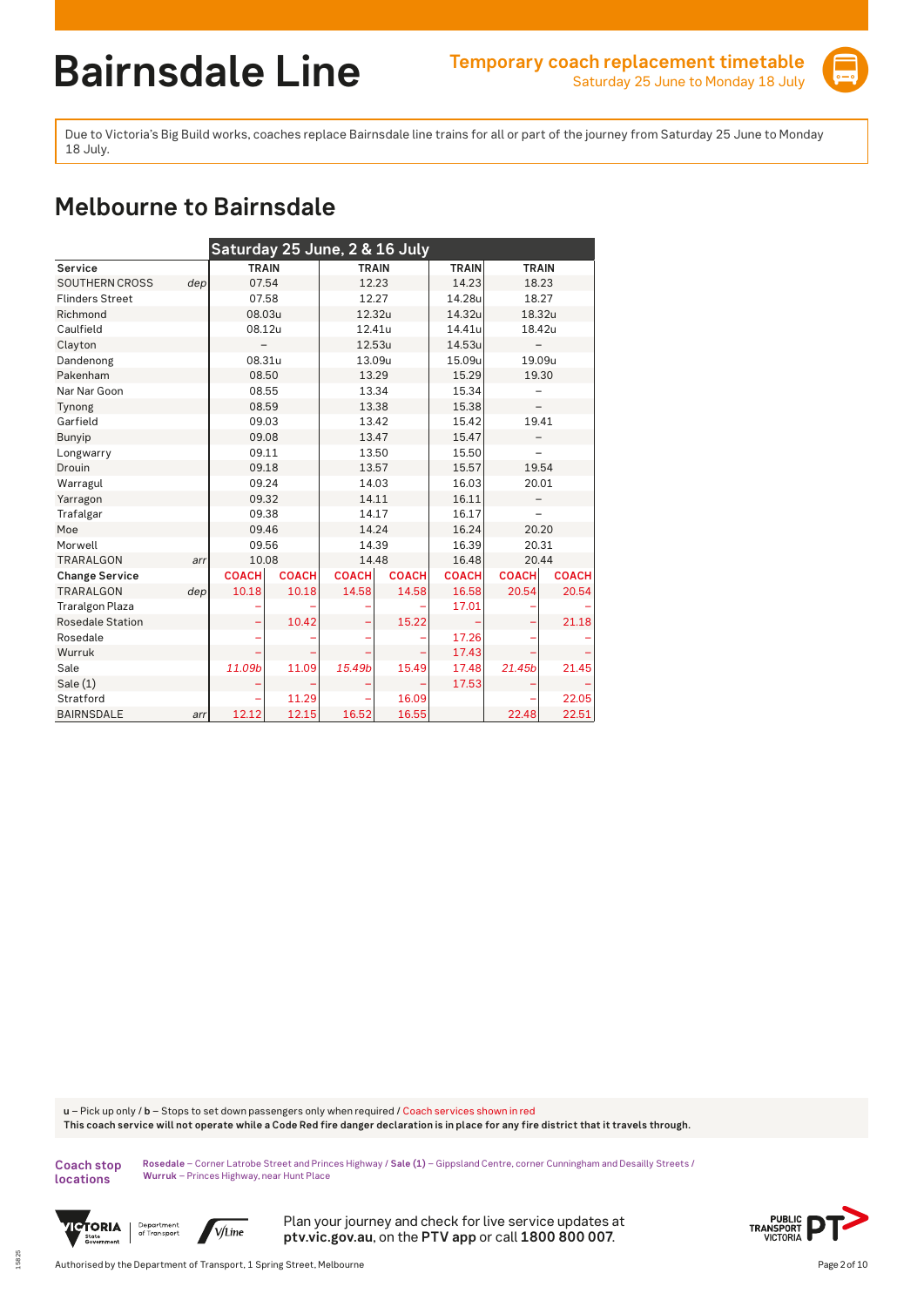

Due to Victoria's Big Build works, coaches replace Bairnsdale line trains for all or part of the journey from Saturday 25 June to Monday 18 July.

# **Melbourne to Bairnsdale**

|                         |     |              | Saturday 9 July                |              |              |              |              |                          |              |              |              |                                |                          |              |
|-------------------------|-----|--------------|--------------------------------|--------------|--------------|--------------|--------------|--------------------------|--------------|--------------|--------------|--------------------------------|--------------------------|--------------|
| Service                 |     | <b>TRAIN</b> | <b>COACH</b>                   | <b>COACH</b> | <b>TRAIN</b> | <b>TRAIN</b> | <b>COACH</b> | <b>COACH</b>             | <b>TRAIN</b> | <b>TRAIN</b> | <b>TRAIN</b> | <b>COACH</b>                   | <b>COACH</b>             | <b>TRAIN</b> |
| SOUTHERN CROSS          | dep |              | 07.24                          |              |              |              | 11.53        |                          |              |              |              | 17.53                          |                          |              |
| <b>Flinders Street</b>  |     |              |                                | 07.28        |              |              |              | 11.57                    |              |              |              |                                | 17.57                    |              |
| Caulfield               |     |              | 07.53u                         |              |              |              | 12.22u       |                          |              |              |              | 18.22u                         |                          |              |
| Dandenong               |     |              |                                | 08.10u       |              |              |              | 12.39u                   |              |              |              |                                | 18.39u                   |              |
| Pakenham                |     | 08.10        |                                |              | 09.21        | 12.49        |              | -                        | 13.49        | 14.49        | 18.49        |                                |                          | 19.55        |
| Nar Nar Goon            |     | 08.15        |                                |              | 09.26        | 12.54        |              |                          | 13.54        | 14.54        | 18.54        |                                |                          |              |
| Tynong                  |     | 08.19        | -                              | ÷            | 09.30        | 12.58        | ÷            | ÷                        | 13.58        | 14.58        | 18.58        | $\qquad \qquad \longleftarrow$ |                          |              |
| Garfield                |     | 08.23        |                                | ۰            | 09.34        | 13.02        |              | $\overline{\phantom{m}}$ | 14.02        | 15.02        | 19.02        |                                |                          | 20.06        |
| Bunyip                  |     | 08.28        | -                              | ۰            | 09.39        | 13.07        | ۳            | $\qquad \qquad -$        | 14.07        | 15.07        | 19.07        | $\overline{\phantom{0}}$       |                          |              |
| Longwarry               |     | 08.31        |                                | ۰            | 09.42        | 13.10        |              | $\overline{\phantom{m}}$ | 14.10        | 15.10        | 19.10        |                                |                          |              |
| Drouin                  |     | 08.38        | $\overline{\phantom{m}}$       | ÷            | 09.49        | 13.17        | ÷            | ÷                        | 14.17        | 15.17        | 19.17        | $\overline{\phantom{a}}$       | $\overline{\phantom{a}}$ | 20.19        |
| Warragul                |     | 08.44        |                                | ۰            | 09.55        | 13.23        |              | $\overline{\phantom{m}}$ | 14.23        | 15.23        | 19.23        |                                |                          | 20.26        |
| Yarragon                |     | 08.52        | $\overline{\phantom{m}}$       | ÷,           | 10.03        | 13.31        | ۳            | ÷                        | 14.31        | 15.31        | 19.30        | $\overline{\phantom{0}}$       |                          |              |
| Trafalgar               |     | 08.58        |                                | ۰            | 10.09        | 13.37        |              | $\overline{\phantom{0}}$ | 14.37        | 15.37        | 19.36        |                                |                          |              |
| Moe                     |     | 09.05        | $\qquad \qquad \longleftarrow$ | ÷            | 10.16        | 13.49        |              | ۰                        | 14.49        | 15.49        | 19.42        |                                |                          | 20.45        |
| Morwell                 |     | 09.34        |                                | ۳            | 10.39        | 14.04        |              |                          | 15.04        | 16.04        | 19.52        |                                |                          | 20.56        |
| <b>TRARALGON</b>        | arr | 09.45        | 10.00                          | 10.03        | 10.51        | 14.13        | 14.29        | 14.32                    | 15.13        | 16.13        | 20.04        | 20.29                          | 20.32                    | 21.11        |
| <b>Change Service</b>   |     |              |                                |              | <b>COACH</b> |              |              |                          | <b>COACH</b> | <b>COACH</b> |              |                                |                          | <b>COACH</b> |
| <b>TRARALGON</b>        | dep | →            | 10.00                          | 10.03        | 11.01        | ↳            | 14.29        | 14.32                    | 15.23        | 16.58        | ↳            | 20.29                          | 20.32                    | 21.21        |
| <b>Traralgon Plaza</b>  |     |              |                                |              |              |              |              |                          |              | 17.01        |              |                                |                          |              |
| <b>Rosedale Station</b> |     |              | 10.24b                         | 10.27        | 11.25b       |              | 14.53b       | 14.56                    | 15.47b       |              |              | 20.53 <sub>b</sub>             | 20.56                    | 21.45b       |
| Rosedale                |     |              |                                |              |              |              |              |                          |              | 17.26        |              |                                |                          |              |
| Wurruk                  |     |              |                                |              |              |              |              |                          |              | 17.43        |              |                                |                          |              |
| Sale                    |     |              | 10.51 <sub>b</sub>             | 10.54        | 11.52b       |              | 15.20b       | 15.23                    | 16.14b       | 17.48        |              | 21.20b                         | 21.23                    | 22.12b       |
| Sale $(1)$              |     |              |                                |              |              |              |              |                          |              | 17.53        |              |                                |                          |              |
| Stratford               |     |              | 11.11b                         | 11.14        | 12.12b       |              | 15.40b       | 15.43                    | 16.34b       |              |              | 21.40b                         | 21.43                    | 22.32b       |
| <b>BAIRNSDALE</b>       | arr |              | 11.57                          | 12.00        | 12.58        |              | 16.26        | 16.29                    | 17.20        |              |              | 22.26                          | 22.29                    | 23.18        |

**u** – Pick up only / **b** – Stops to set down passengers only when required / Coach services shown in red **This coach service will not operate while a Code Red fire danger declaration is in place for any fire district that it travels through.**

**Coach stop locations** 

15825

**Rosedale** – Corner Latrobe Street and Princes Highway / **Sale (1)** – Gippsland Centre, corner Cunningham and Desailly Streets / **Wurruk** – Princes Highway, near Hunt Place



Department<br>of Transport V/Line

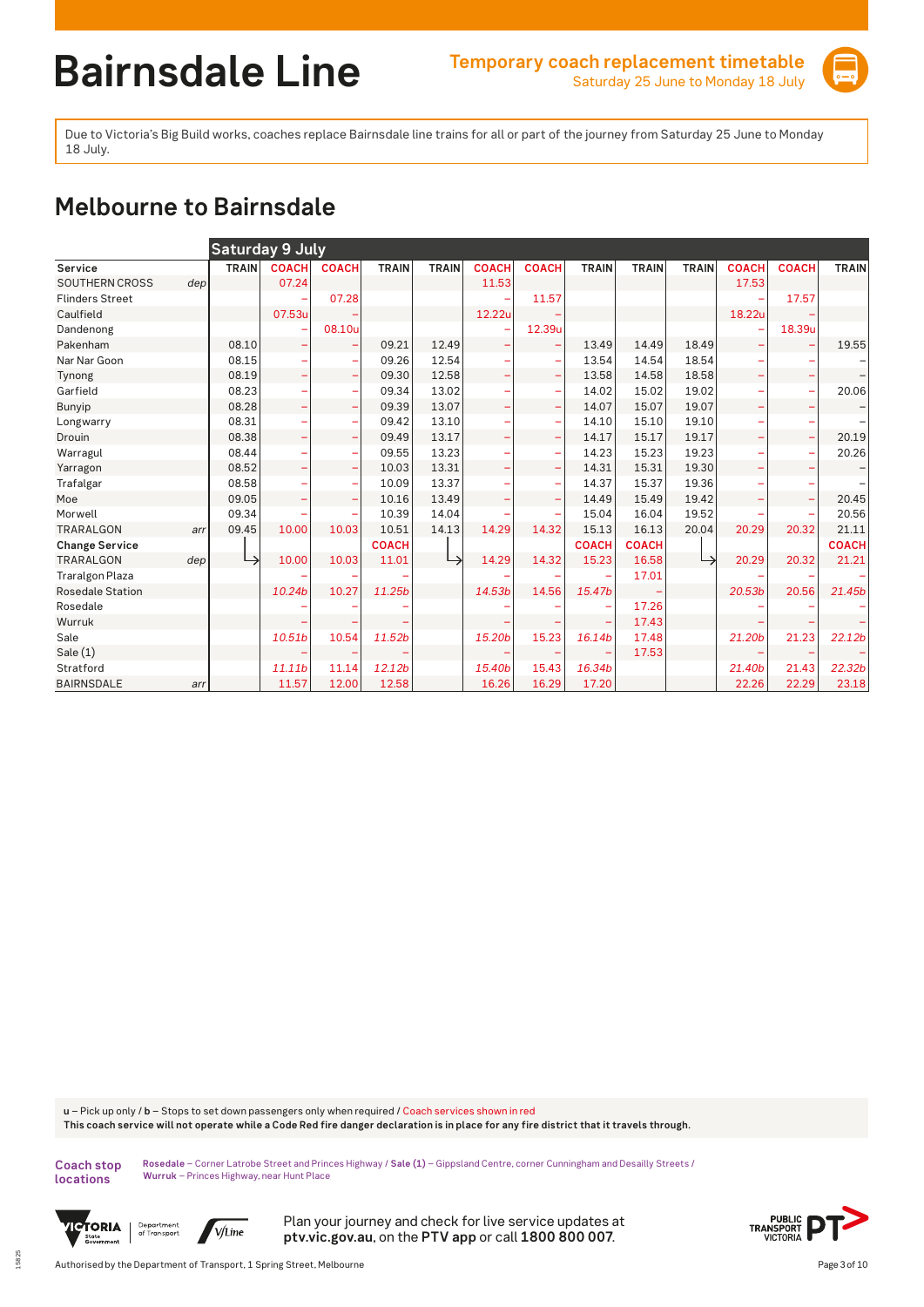

Due to Victoria's Big Build works, coaches replace Bairnsdale line trains for all or part of the journey from Saturday 25 June to Monday 18 July.

## **Melbourne to Bairnsdale**

| Sunday 26 June & 17 July |     |              |              |              |              |              |              |              |  |  |  |
|--------------------------|-----|--------------|--------------|--------------|--------------|--------------|--------------|--------------|--|--|--|
| Service                  |     | <b>TRAIN</b> |              | <b>TRAIN</b> |              | <b>TRAIN</b> | <b>TRAIN</b> |              |  |  |  |
| <b>SOUTHERN CROSS</b>    | dep | 07.54        |              | 10.23        |              | 14.23        | 18.23        |              |  |  |  |
| <b>Flinders Street</b>   |     | 07.58        |              | 10.27        |              | 14.28u       | 18.27        |              |  |  |  |
| Richmond                 |     | 08.03u       |              | 10.32u       |              | 14.32u       | 18.32u       |              |  |  |  |
| Caulfield                |     | 08.12u       |              | 10.41u       |              | 14.41u       | 18.42u       |              |  |  |  |
| Clayton                  |     |              |              | 10.53u       |              | 14.53u       |              |              |  |  |  |
| Dandenong                |     | 08.31u       |              | 11.09u       |              | 15.09u       | 19.09u       |              |  |  |  |
| Pakenham                 |     | 08.50        |              | 11.29        |              | 15.29        | 19.30        |              |  |  |  |
| Nar Nar Goon             |     | 08.55        |              | 11.34        |              | 15.34        |              |              |  |  |  |
| Tynong                   |     | 08.59        |              | 11.38        |              | 15.38        |              |              |  |  |  |
| Garfield                 |     | 09.03        |              | 11.42        |              | 15.42        | 19.41        |              |  |  |  |
| Bunyip                   |     | 09.08        |              | 11.47        |              | 15.47        |              |              |  |  |  |
| Longwarry                |     | 09.11        |              | 11.50        |              | 15.50        |              |              |  |  |  |
| Drouin                   |     | 09.18        |              | 11.57        |              | 15.57        | 19.54        |              |  |  |  |
| Warragul                 |     | 09.24        |              | 12.03        |              | 16.03        | 20.01        |              |  |  |  |
| Yarragon                 |     | 09.32        |              | 12.11        |              | 16.11        |              |              |  |  |  |
| Trafalgar                |     | 09.38        |              | 12.17        |              | 16.17        |              |              |  |  |  |
| Moe                      |     | 09.45        |              | 12.24        |              | 16.24        |              | 20.20        |  |  |  |
| Morwell                  |     | 09.55        |              | 12.39        |              | 16.39        | 20.31        |              |  |  |  |
| <b>TRARALGON</b>         | arr | 10.07        |              | 12.48        |              | 16.48        | 20.44        |              |  |  |  |
| <b>Change Service</b>    |     | <b>COACH</b> | <b>COACH</b> | <b>COACH</b> | <b>COACH</b> | <b>COACH</b> | <b>COACH</b> | <b>COACH</b> |  |  |  |
| <b>TRARALGON</b>         | dep | 10.17        | 10.17        | 12.58        | 12.58        | 16.58        | 20.54        | 20.54        |  |  |  |
| <b>Traralgon Plaza</b>   |     |              |              |              |              | 17.01        |              |              |  |  |  |
| Rosedale Station         |     |              | 10.41        |              | 13.22        |              |              | 21.18        |  |  |  |
| Rosedale                 |     |              |              |              |              | 17.26        |              |              |  |  |  |
| Wurruk                   |     |              |              |              |              | 17.43        |              |              |  |  |  |
| Sale                     |     | 11.08b       | 11.08        | 13.49        | 13.51        | 17.48        | 21.45b       | 21.45        |  |  |  |
| Sale(1)                  |     |              |              |              |              | 17.53        |              |              |  |  |  |
| Stratford                |     |              | 11.28        |              |              |              |              | 22.05        |  |  |  |
| <b>BAIRNSDALE</b>        | arr | 12.11        | 12.14        |              |              |              | 22.48        | 22.51        |  |  |  |

**u** – Pick up only / **b** – Stops to set down passengers only when required / Coach services shown in red **This coach service will not operate while a Code Red fire danger declaration is in place for any fire district that it travels through.**

**Coach stop locations** 

15825

**Rosedale** – Corner Latrobe Street and Princes Highway / **Sale (1)** – Gippsland Centre, corner Cunningham and Desailly Streets / **Wurruk** – Princes Highway, near Hunt Place



Department<br>of Transport V/Line

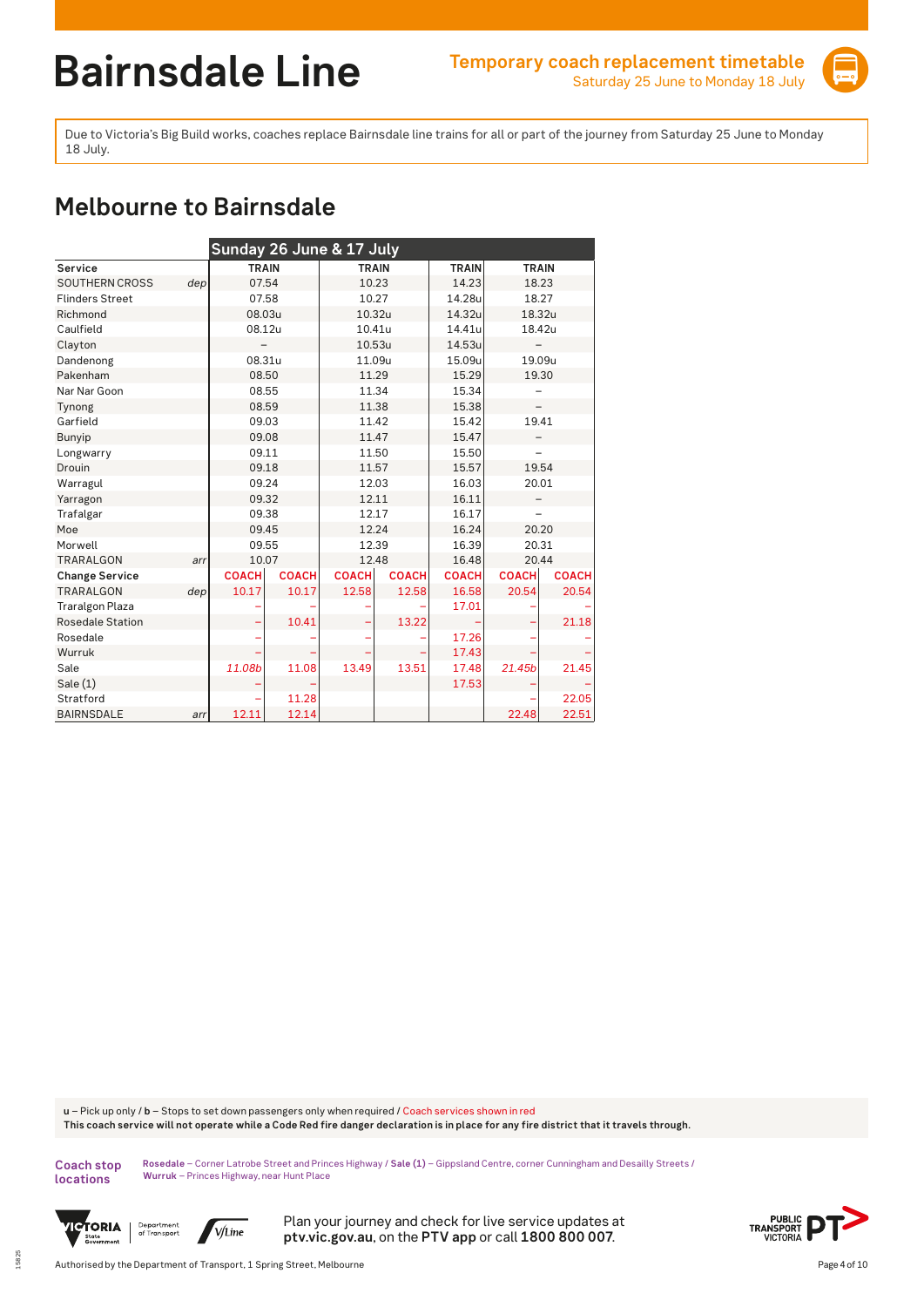

Due to Victoria's Big Build works, coaches replace Bairnsdale line trains for all or part of the journey from Saturday 25 June to Monday 18 July.

# **Melbourne to Bairnsdale**

|                         |     | Sunday 3 & 10 July |              |              |              |              |              |              |              |              |                    |              |              |
|-------------------------|-----|--------------------|--------------|--------------|--------------|--------------|--------------|--------------|--------------|--------------|--------------------|--------------|--------------|
| Service                 |     | <b>COACH</b>       | <b>COACH</b> | <b>TRAIN</b> | <b>TRAIN</b> | <b>COACH</b> | <b>COACH</b> | <b>TRAIN</b> | <b>TRAIN</b> | <b>TRAIN</b> | <b>COACH</b>       | <b>COACH</b> | <b>TRAIN</b> |
| SOUTHERN CROSS          | dep | 07.24              |              |              |              | 09.53        |              |              |              |              | 17.53              |              |              |
| <b>Flinders Street</b>  |     |                    | 07.28        |              |              |              | 09.57        |              |              |              |                    | 17.57        |              |
| Caulfield               |     | 07.53u             |              |              |              | 10.22u       |              |              |              |              | 18.22u             |              |              |
| Dandenong               |     |                    | 08.10u       |              |              |              | 10.39u       |              |              |              |                    | 18.39u       |              |
| Pakenham                |     | ۰                  |              | 09.20        | 10.28        |              |              | 11.52        | 14.29        | 18.49        |                    |              | 19.48        |
| Nar Nar Goon            |     |                    |              | 09.25        | 10.33        |              |              | 11.57        | 14.34        | 18.54        |                    |              |              |
| Tynong                  |     | ۰                  | ۰            | 09.29        | 10.37        |              |              | 12.01        | 14.38        | 18.58        | ۰                  |              |              |
| Garfield                |     |                    |              | 09.33        | 10.41        |              |              | 12.05        | 14.42        | 19.02        |                    |              | 19.59        |
| Bunyip                  |     | ۰                  |              | 09.38        | 10.46        | ۰            |              | 12.10        | 14.47        | 19.07        | -                  |              |              |
| Longwarry               |     |                    |              | 09.41        | 10.49        |              |              | 12.13        | 14.50        | 19.10        |                    |              |              |
| Drouin                  |     | ۰                  | ٠            | 09.48        | 10.56        | -            |              | 12.20        | 14.57        | 19.17        | ÷                  | ۳            | 20.12        |
| Warragul                |     |                    |              | 09.54        | 11.02        |              |              | 12.26        | 15.03        | 19.23        |                    |              | 20.19        |
| Yarragon                |     | ۰                  |              | 10.02        | 11.10        |              |              | 12.34        | 15.11        | 19.30        | ۳                  |              |              |
| Trafalgar               |     |                    |              | 10.08        | 11.16        |              |              | 12.40        | 15.17        | 19.36        |                    |              |              |
| Moe                     |     | ۰                  |              | 10.15        | 11.25        |              |              | 12.48        | 15.29        | 19.42        |                    |              | 20.38        |
| Morwell                 |     |                    |              | 10.40        | 11.39        |              |              | 13.03        | 15.39        | 19.52        |                    |              | 20.49        |
| <b>TRARALGON</b>        | arr | 10.00              | 10.03        | 10.53        | 11.52        | 12.29        | 12.32        | 13.12        | 15.49        | 20.04        | 20.29              | 20.32        | 21.02        |
| <b>Change Service</b>   |     |                    |              | <b>COACH</b> |              |              |              | <b>COACH</b> | <b>COACH</b> |              |                    |              | <b>COACH</b> |
| <b>TRARALGON</b>        | dep | 10.00              | 10.03        | 11.03        |              | 12.29        | 12.32        | 13.22        | 16.58        | ↳            | 20.29              | 20.32        | 21.12        |
| <b>Traralgon Plaza</b>  |     |                    |              |              |              |              |              |              | 17.01        |              |                    |              |              |
| <b>Rosedale Station</b> |     | 10.24b             | 10.27        | 11.27b       |              |              | 12.56        | 13.46b       |              |              | 20.53 <sub>b</sub> | 20.56        | 21.36b       |
| Rosedale                |     |                    |              |              |              |              |              |              | 17.26        |              |                    |              |              |
| Wurruk                  |     |                    |              |              |              |              |              |              | 17.43        |              |                    |              |              |
| Sale                    |     | 10.51b             | 10.54        | 11.54b       |              | 13.20b       | 13.23        | 14.13b       | 17.48        |              | 21.20b             | 21.23        | 22.03b       |
| Sale(1)                 |     |                    |              |              |              |              |              |              | 17.53        |              |                    |              |              |
| Stratford               |     | 11.11b             | 11.14        | 12.14b       |              |              |              | 14.33b       |              |              | 21.40b             | 21.43        | 22.23b       |
| <b>BAIRNSDALE</b>       | arr | 11.57              | 12.00        | 13.00        |              | 14.23        |              | 15.19        |              |              | 22.26              | 22.29        | 23.09        |

**u** – Pick up only / **b** – Stops to set down passengers only when required / Coach services shown in red **This coach service will not operate while a Code Red fire danger declaration is in place for any fire district that it travels through.**

**Coach stop locations** 

15825

**Rosedale** – Corner Latrobe Street and Princes Highway / **Sale (1)** – Gippsland Centre, corner Cunningham and Desailly Streets / **Wurruk** – Princes Highway, near Hunt Place



Department<br>of Transport V/Line

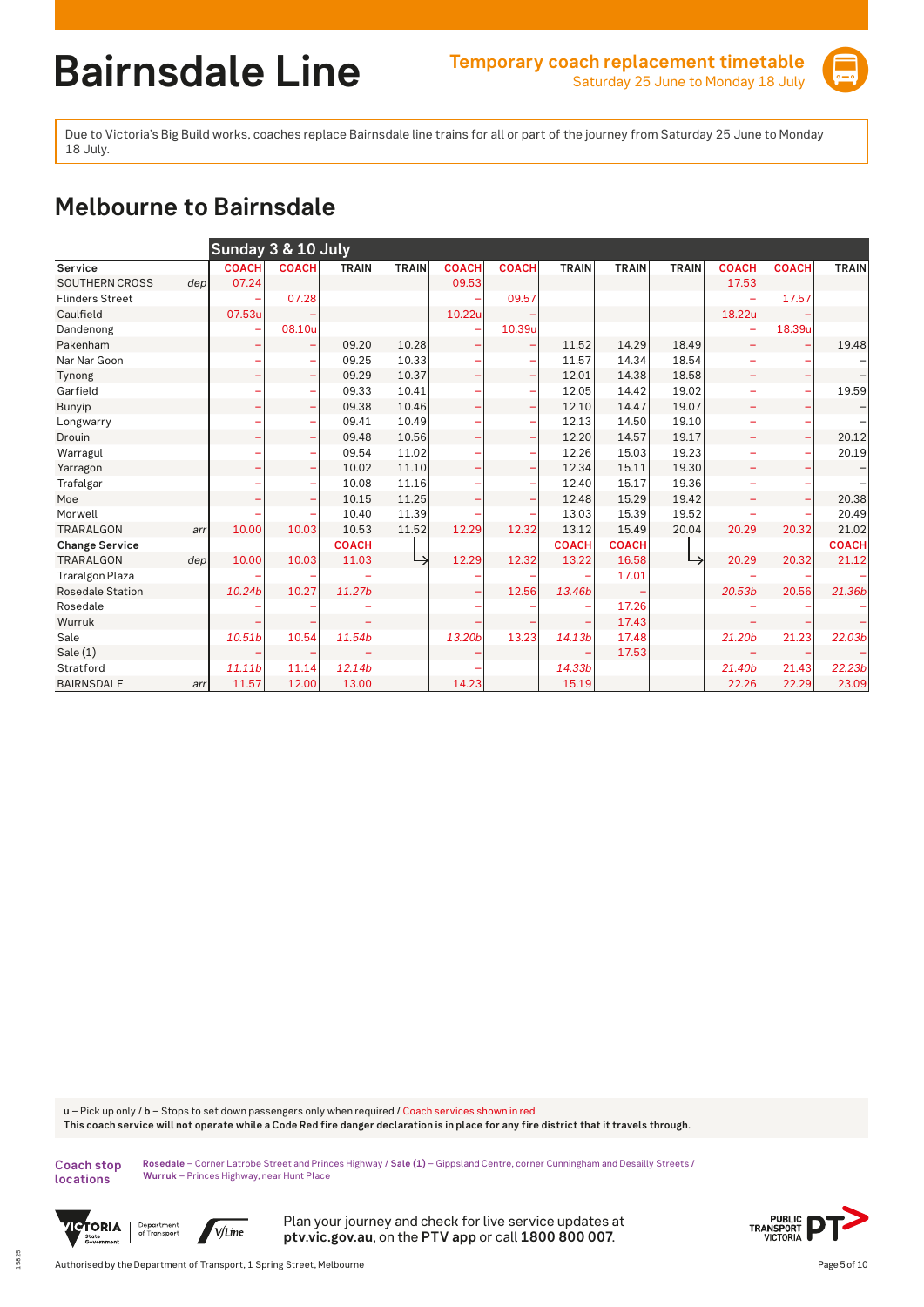

Due to Victoria's Big Build works, coaches replace Bairnsdale line trains for all or part of the journey from Saturday 25 June to Monday 18 July.

## **Bairnsdale to Melbourne**

|                         |     | <b>Monday to Friday</b> |              |              |              |              |              |              |              |              |              |              |              |
|-------------------------|-----|-------------------------|--------------|--------------|--------------|--------------|--------------|--------------|--------------|--------------|--------------|--------------|--------------|
| Service                 |     | <b>COACH</b>            | <b>COACH</b> | <b>COACH</b> | <b>COACH</b> | <b>COACH</b> | <b>COACH</b> | <b>COACH</b> | <b>COACH</b> | <b>COACH</b> | <b>COACH</b> | <b>COACH</b> | <b>COACH</b> |
| <b>BAIRNSDALE</b>       | dep | 04.27                   | 05.39        | 05.59        |              |              |              | 12.19        | 12.54        | 15.15        | 18.06        | 18.06        | 18.06        |
| Lindenow Turn Off       |     | 04.42                   |              |              |              |              |              |              |              | 15.30        |              |              |              |
| Stratford               |     | 05.07                   | 06.25        | 06.45b       |              |              |              | 13.05        | 13.40        | 15.55        | 18.52        | 18.52b       | 18.52        |
| Sale                    |     | 05.27                   | 06.45        | 07.05b       | 07.07        | 08.17        | 09.22        | 13.25        | 14.00        | 16.15        | 19.12        | 19.12b       | 19.12        |
| Sale(1)                 |     | 05.32                   |              |              |              | 08.22        | 09.27        |              |              | 16.20        |              |              |              |
| Wurruk                  |     | 05.37                   |              |              |              | 08.27        | 09.32        |              |              | 16.25        |              |              |              |
| Rosedale                |     | 05.52                   |              |              |              | 08.42        | 09.47        |              |              | 16.40        |              |              |              |
| <b>Rosedale Station</b> |     |                         | 07.12        | 07.32b       |              |              |              | 13.52        | 14.27        |              | 19.39        | 19.39b       | 19.39        |
| <b>Traralgon Plaza</b>  |     |                         |              |              |              | 09.12        |              |              |              |              |              |              |              |
| TRARALGON               | arr | 06.17                   | 07.36        | 07.56        | 07.58        | 09.07        | 10.12        | 14.16        | 14.51        | 17.05        | 20.03        |              | 20.03b       |
| <b>Change Service</b>   |     | <b>TRAIN</b>            | <b>TRAIN</b> | <b>TRAIN</b> |              | <b>TRAIN</b> | <b>TRAIN</b> | <b>TRAIN</b> | <b>TRAIN</b> | <b>TRAIN</b> |              |              |              |
| TRARALGON               | dep | 06.32                   | 07.46        | 08.10        |              | 09.22        | 10.27        | 14.27        | 15.21        | 17.20        | 20.03        |              | 20.03b       |
| Morwell                 |     | 06.40                   | 07.56        | 08.18        |              | 09.30        | 10.35        | 14.35        | 15.29        | 17.28        |              |              | 20.21b       |
| Moe                     |     | 06.49                   | 08.07        | 08.31        |              | 09.39        | 10.44        | 14.44        | 15.38        | 17.41        |              |              | 20.37b       |
| Trafalgar               |     |                         |              | 08.37        |              | 09.45        | 10.50        | 14.50        | 15.44        | 17.48        | ۳            | ۰            | 20.48b       |
| Yarragon                |     |                         |              | 08.44        |              | 09.51        | 10.56        | 14.56        | 15.50        | 17.54        |              |              | 20.58b       |
| Warragul                |     | 07.04                   | 08.26        | 08.52        |              | 10.04        | 11.04        | 15.04        | 15.58        | 18.02        |              |              | 21.11b       |
| Drouin                  |     | 07.10                   | 08.33        | 09.10        |              | 10.10        | 11.10        | 15.10        | 16.04        | 18.08        |              |              | 21.22b       |
| Longwarry               |     |                         |              | 09.16        |              | 10.16        | 11.16        | 15.16        | 16.10        | 18.15        | -            | -            | 21.34b       |
| Bunyip                  |     |                         |              | 09.19        |              | 10.20        | 11.20        | 15.20        | 16.14        | 18.19        |              |              | 21.40b       |
| Garfield                |     | 07.20                   | 08.44        | 09.23        |              | 10.23        | 11.23        | 15.23        | 16.17        | 18.22        |              |              | 21.47b       |
| Tynong                  |     |                         |              | 09.27        |              | 10.27        | 11.27        |              | 16.21        | 18.26        | -            |              | 21.54b       |
| Nar Nar Goon            |     |                         |              | 09.31        |              | 10.31        | 11.31        | 15.29        | 16.25        | 18.30        |              |              | 21.58b       |
| Pakenham                |     | 07.33                   | 09.00        | 09.41        |              | 10.41        | 11.41        | 15.39        | 16.35        | 18.42        |              |              | 22.10b       |
| Dandenong               |     | 07.55d                  | 09.20d       | 09.59d       |              | 10.59d       | 11.59d       | 15.57d       | 16.53d       | 19.00d       | -            | 21.45d       |              |
| Clayton                 |     | 08.10d                  |              | 10.11d       |              | 11.11d       | 12.11d       | 16.09d       | 17.05d       | 19.12d       | -            |              |              |
| Caulfield               |     | 08.26d                  | 09.46d       | 10.25d       |              | 11.25d       | 12.25d       | 16.24d       | 17.20d       | 19.26d       |              | 22.13d       |              |
| Richmond                |     | 08.36d                  | 09.56d       | 10.35d       |              | 11.35d       | 12.35d       | 16.34d       | 17.30d       | 19.35d       |              |              |              |
| <b>Flinders Street</b>  |     | 08.42d                  | 10.01        | 10.40        |              | 11.41d       | 12.41d       | 16.39        | 17.34        | 19.40d       |              |              |              |
| SOUTHERN CROSS          | arr | 08.47                   | 10.06        | 10.45        |              | 11.45        | 12.45        | 16.44        | 17.39        | 19.48        | 22.21        | 22.42        | 23.05        |

**d** – Set down only / **b** – Stops to set down passengers only when required / Coach services shown in red **This coach service will not operate while a Code Red fire danger declaration is in place for any fire district that it travels through.**

**Coach stop locations** 

15825

**Lindenow Turn off** – Lindenow South turn off, Princes Highway / **Rosedale** – Corner Latrobe Street and Princes Highway / **Sale (1)** – Gippsland Centre, corner Cunningham and Desailly Streets / **Wurruk** – Princes Highway, near Hunt Place



Department<br>of Transport V/Line

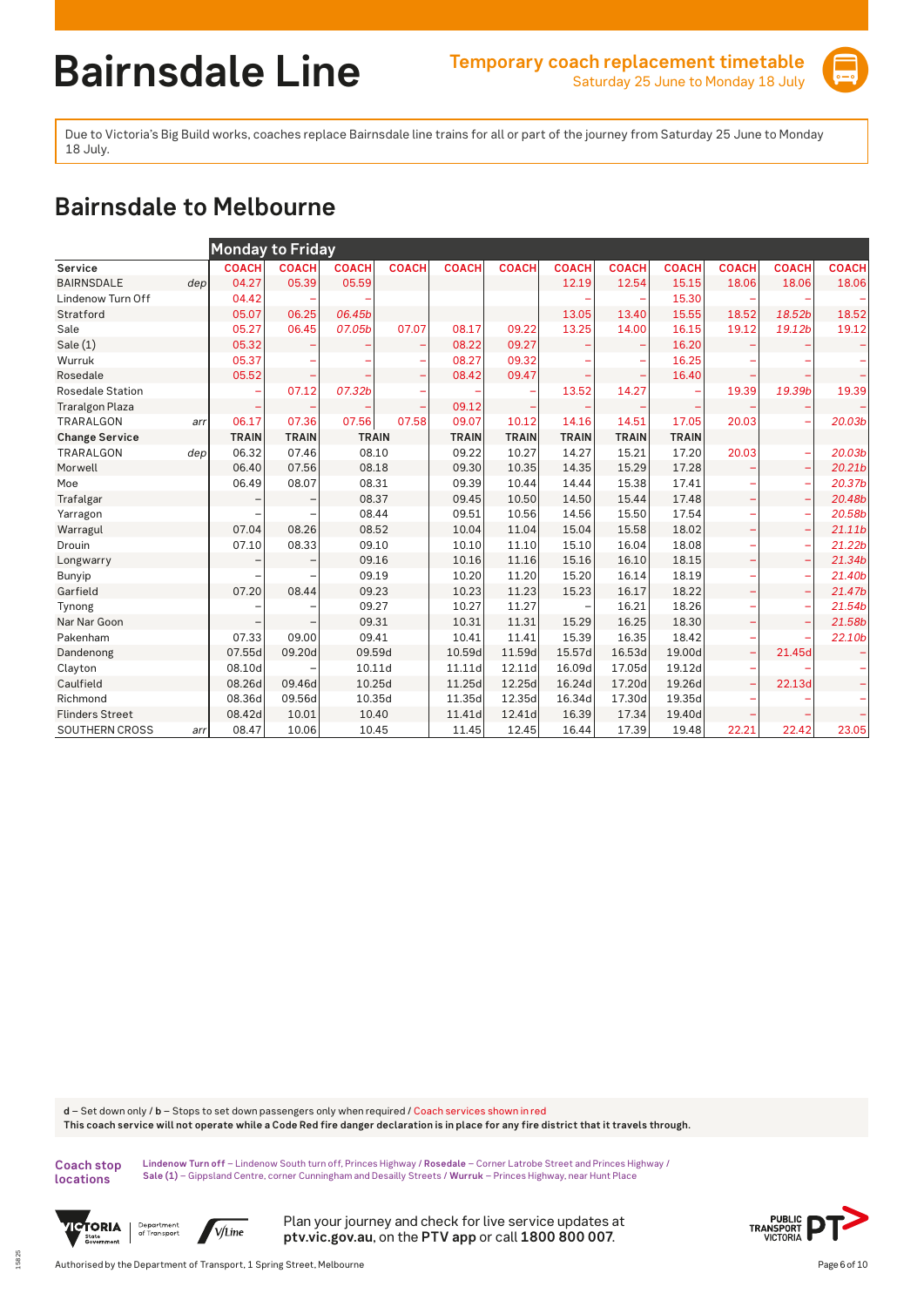

Due to Victoria's Big Build works, coaches replace Bairnsdale line trains for all or part of the journey from Saturday 25 June to Monday 18 July.

## **Bairnsdale to Melbourne**

| Saturday 25 June, 2 & 16 July |     |              |              |              |              |              |              |              |              |  |  |  |
|-------------------------------|-----|--------------|--------------|--------------|--------------|--------------|--------------|--------------|--------------|--|--|--|
| Service                       |     | <b>COACH</b> | <b>COACH</b> | <b>COACH</b> | <b>COACH</b> | <b>COACH</b> | <b>COACH</b> | <b>COACH</b> | <b>COACH</b> |  |  |  |
| <b>BAIRNSDALE</b>             | dep | 05.39        |              | 06.14        | 12.19        | 12.54        |              | 16.18        | 16.53        |  |  |  |
| Stratford                     |     | 06.25        |              | 07.00b       | 13.05        | 13.40        |              | 17.04        | 17.39b       |  |  |  |
| Sale                          |     | 06.45        | 07.07        | 07.20b       | 13.25        | 14.00        | 15.22        | 17.24        | 17.59b       |  |  |  |
| Sale(1)                       |     |              |              |              |              |              | 15.32        |              |              |  |  |  |
| Wurruk                        |     |              |              |              |              |              | 15.37        |              |              |  |  |  |
| Rosedale                      |     |              |              |              |              |              | 15.50        |              |              |  |  |  |
| <b>Rosedale Station</b>       |     | 07.12        |              | 07.47b       | 13.52        | 14.27        |              | 17.51        | 18.26b       |  |  |  |
| TRARALGON                     | arr | 07.36        | 07.58        | 08.11        | 14.16        | 14.51        | 16.12        | 18.15        | 18.50        |  |  |  |
| <b>Change Service</b>         |     | <b>TRAIN</b> | <b>TRAIN</b> |              | <b>TRAIN</b> | <b>TRAIN</b> | <b>TRAIN</b> | <b>TRAIN</b> | <b>TRAIN</b> |  |  |  |
| <b>TRARALGON</b>              | dep | 07.46        | 08.27        |              | 14.27        | 15.27        | 17.25        | 18.25        | 20.20        |  |  |  |
| Morwell                       |     | 07.56        | 08.35        |              | 14.35        | 15.35        | 17.33        | 18.33        | 20.28        |  |  |  |
| Moe                           |     | 08.07        | 08.45        |              | 14.45        | 15.45        | 17.43        | 18.43        | 20.42        |  |  |  |
| Trafalgar                     |     |              | 08.50        |              | 14.50        | 15.50        | 17.49        | 18.49        | 20.48        |  |  |  |
| Yarragon                      |     |              | 08.56        |              | 14.56        | 15.56        | 17.55        | 18.55        | 20.54        |  |  |  |
| Warragul                      |     | 08.26        | 09.04        |              | 15.04        | 16.04        | 18.03        | 19.03        | 21.02        |  |  |  |
| Drouin                        |     | 08.33        | 09.10        |              | 15.10        | 16.10        | 18.09        | 19.09        | 21.08        |  |  |  |
| Longwarry                     |     |              | 09.16        |              | 15.16        | 16.16        | 18.16        | 19.16        | 21.15        |  |  |  |
| Bunyip                        |     |              | 09.20        |              | 15.20        | 16.20        | 18.20        | 19.20        | 21.19        |  |  |  |
| Garfield                      |     | 08.44        | 09.23        |              | 15.23        | 16.23        | 18.23        | 19.23        | 21.22        |  |  |  |
| Tynong                        |     |              | 09.27        |              | 15.27        | 16.27        | 18.27        | 19.27        | 21.26        |  |  |  |
| Nar Nar Goon                  |     |              | 09.31        |              | 15.31        | 16.31        | 18.31        | 19.31        | 21.30        |  |  |  |
| Pakenham                      |     | 09.00        | 09.41        |              | 15.41        | 16.41        | 18.41        | 19.41        | 21.40        |  |  |  |
| Dandenong                     |     | 09.20d       | 09.59d       |              | 15.59d       | 16.59d       | 18.59d       | 20.00d       | 21.58d       |  |  |  |
| Clayton                       |     |              | 10.09d       |              | 16.11d       | 17.11d       | 19.11d       |              | 22.07d       |  |  |  |
| Caulfield                     |     | 09.40d       | 10.18d       |              | 16.25d       | 17.25d       | 19.25d       | 20.25d       | 22.17d       |  |  |  |
| Richmond                      |     | 09.50d       | 10.27d       |              | 16.35d       | 17.35d       | 19.34d       | 20.34d       | 22.26d       |  |  |  |
| <b>Flinders Street</b>        |     | 09.55        | 10.32        |              | 16.40        | 17.40        | 19.39d       | 20.39        | 22.31        |  |  |  |
| SOUTHERN CROSS                | arr | 10.00        | 10.37        |              | 16.45        | 17.45        | 19.44        | 20.44        | 22.38        |  |  |  |

**d** – Set down only / **b** – Stops to set down passengers only when required / Coach services shown in red **This coach service will not operate while a Code Red fire danger declaration is in place for any fire district that it travels through.**

**Coach stop locations** 

15825

**Rosedale** – Corner Latrobe Street and Princes Highway / **Sale (1)** – Gippsland Centre, corner Cunningham and Desailly Streets / **Wurruk** – Princes Highway, near Hunt Place



Department<br>of Transport V/Line

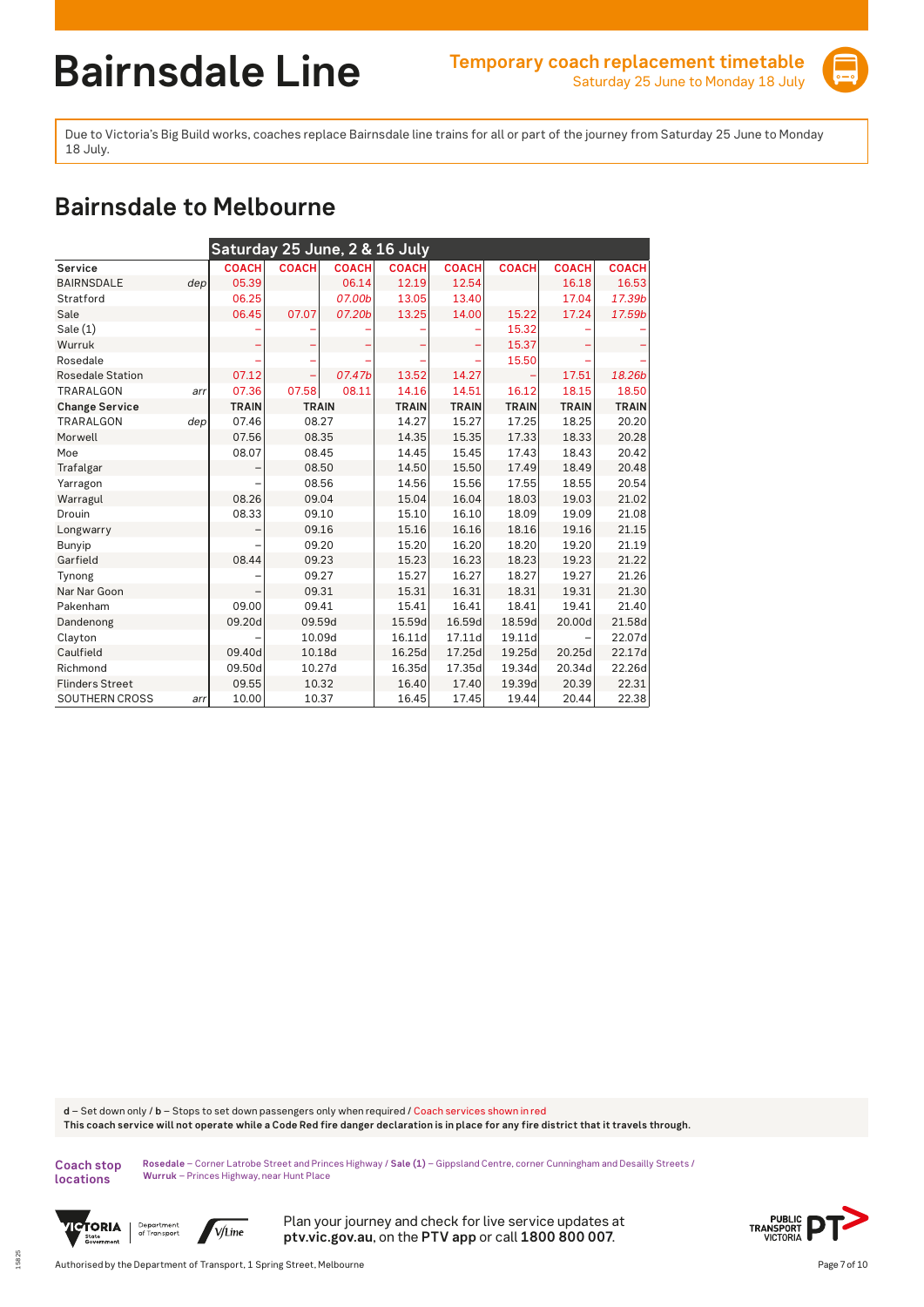

Due to Victoria's Big Build works, coaches replace Bairnsdale line trains for all or part of the journey from Saturday 25 June to Monday 18 July.

## **Bairnsdale to Melbourne**

|                         |     | <b>Saturday 9 July</b> |              |              |              |              |              |              |                          |                    |
|-------------------------|-----|------------------------|--------------|--------------|--------------|--------------|--------------|--------------|--------------------------|--------------------|
| Service                 |     | <b>COACH</b>           | <b>TRAIN</b> | <b>COACH</b> | <b>COACH</b> | <b>COACH</b> | <b>TRAIN</b> | <b>COACH</b> | <b>COACH</b>             | <b>COACH</b>       |
| <b>BAIRNSDALE</b>       | dep | 05.39                  |              |              | 06.14        | 12.19        |              |              | 16.53                    | 16.53              |
| Stratford               |     | 06.25                  |              |              | 07.00        | 13.05        |              |              | 17.33                    | 17.33              |
| Sale                    |     | 06.45                  |              | 07.07        | 07.20        | 13.25        |              | 15.22        | 17.53                    | 17.53              |
| Sale(1)                 |     |                        |              |              |              |              |              | 15.32        |                          |                    |
| Wurruk                  |     |                        |              |              |              |              |              | 15.37        |                          |                    |
| Rosedale                |     |                        |              |              |              |              |              | 15.50        |                          |                    |
| <b>Rosedale Station</b> |     | 07.12                  |              |              | 07.47        | 13.52        |              |              | 18.13                    | 18.13              |
| <b>TRARALGON</b>        | arr | 07.36                  | ↴            | 07.58        | 08.11        | 14.16        | ↴            | 16.12        |                          | 18.33              |
| <b>Change Service</b>   |     |                        |              |              | <b>TRAIN</b> |              |              | <b>TRAIN</b> |                          |                    |
| <b>TRARALGON</b>        | dep | 07.36                  | 07.46        | 07.58        | 08.27        | 14.16        | 14.27        | 17.25        |                          | 18.33              |
| Morwell                 |     |                        | 07.56        |              | 08.35        |              | 14.35        | 17.33        | $\overline{\phantom{0}}$ | 18.51b             |
| Moe                     |     |                        | 08.07        |              | 08.45        | ۰            | 14.45        | 17.43        | ۳                        | 19.07b             |
| Trafalgar               |     |                        |              |              | 08.50        | ÷            | 14.50        | 17.49        | $\overline{\phantom{0}}$ | 19.18b             |
| Yarragon                |     |                        |              |              | 08.56        | ۳            | 14.56        | 17.55        | ۳                        | 19.28b             |
| Warragul                |     |                        | 08.26        | ÷            | 09.04        | ÷            | 15.04        | 18.03        | ÷                        | 19.41b             |
| Drouin                  |     |                        | 08.33        |              | 09.10        | ۰            | 15.10        | 18.09        | ÷                        | 19.53b             |
| Longwarry               |     |                        |              | ۰            | 09.16        | ÷            | 15.16        | 18.16        | ÷                        | 20.05b             |
| Bunyip                  |     |                        |              |              | 09.20        | ۰            | 15.20        | 18.20        | ÷                        | 20.11 <sub>b</sub> |
| Garfield                |     |                        | 08.44        |              | 09.23        | ÷            | 15.23        | 18.23        | ÷                        | 20.18b             |
| Tynong                  |     |                        |              |              | 09.27        | ۰            | 15.27        | 18.27        | ۳                        | 20.25b             |
| Nar Nar Goon            |     |                        |              |              | 09.31        | ۳            | 15.31        | 18.31        | ۳                        | 20.29b             |
| Pakenham                |     |                        | 09.00        |              | 09.41        |              | 15.41        | 18.41        |                          | 20.41b             |
| Dandenong               |     | 09.05d                 |              |              |              | 16.09d       |              | 18.59d       | 20.19d                   |                    |
| Clayton                 |     |                        |              |              |              |              |              | 19.11d       |                          |                    |
| Caulfield               |     | 09.33d                 |              |              |              | 16.37d       |              | 19.25d       | 20.47d                   |                    |
| Richmond                |     |                        |              |              |              |              |              | 19.34d       |                          |                    |
| <b>Flinders Street</b>  |     |                        |              |              |              |              |              | 19.39d       |                          |                    |
| SOUTHERN CROSS          | arr | 10.02                  |              | 10.16        |              | 17.06        |              | 19.44        | 21.16                    | 21.45              |

**d** – Set down only / **b** – Stops to set down passengers only when required / Coach services shown in red **This coach service will not operate while a Code Red fire danger declaration is in place for any fire district that it travels through.**

**Coach stop locations** 

15825

**Rosedale** – Corner Latrobe Street and Princes Highway / **Sale (1)** – Gippsland Centre, corner Cunningham and Desailly Streets / **Wurruk** – Princes Highway, near Hunt Place



Department<br>of Transport V/Line

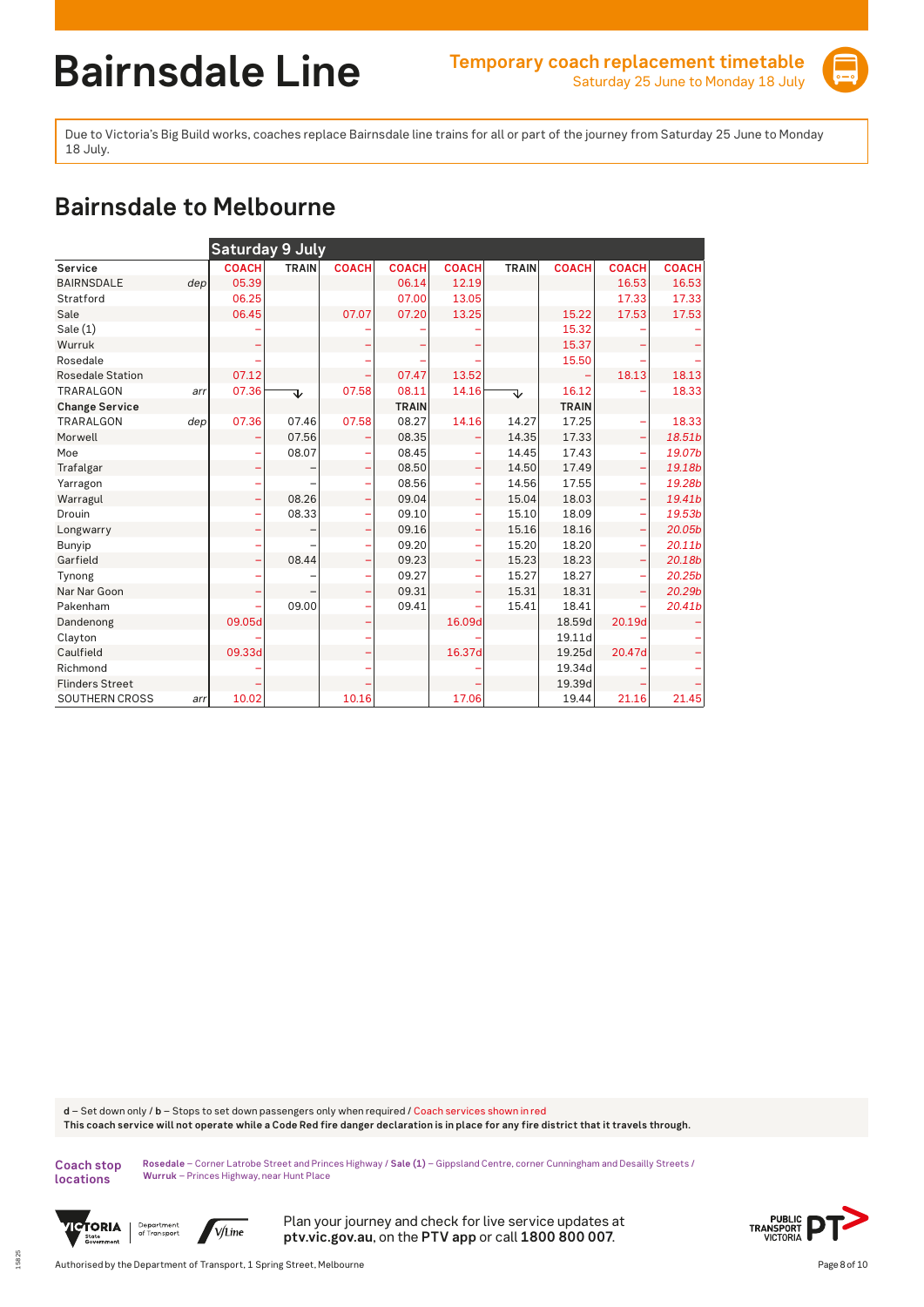

Due to Victoria's Big Build works, coaches replace Bairnsdale line trains for all or part of the journey from Saturday 25 June to Monday 18 July.

## **Bairnsdale to Melbourne**

| Sunday 26 June & 17 July |     |              |              |              |              |                     |              |              |  |  |  |
|--------------------------|-----|--------------|--------------|--------------|--------------|---------------------|--------------|--------------|--|--|--|
| Service                  |     | <b>COACH</b> | <b>COACH</b> | <b>COACH</b> | <b>COACH</b> | <b>COACH</b>        | <b>COACH</b> | <b>COACH</b> |  |  |  |
| <b>BAIRNSDALE</b>        | dep | 06.59        |              | 07.34        |              | 12.54               | 12.54        | 16.18        |  |  |  |
| Lindenow Turn Off        |     |              |              |              |              | 13.09               |              |              |  |  |  |
| Stratford                |     | 07.45        |              | 08.20        |              | 13.34               | 13.34        | 17.04        |  |  |  |
| Sale                     |     | 08.05        | 08.27        | 08.40        | 13.34        | $13.54 \rightarrow$ | 14.09        | 17.24        |  |  |  |
| Rosedale                 |     | 08.32        |              | 09.07        | 14.01        |                     | 14.29        | 17.51        |  |  |  |
| <b>TRARALGON</b>         | arr | 08.56        | 09.18        | 09.31        | 14.27        |                     | 14.49        | 18.15        |  |  |  |
| <b>Change Service</b>    |     | <b>TRAIN</b> | <b>TRAIN</b> |              | <b>TRAIN</b> |                     | <b>TRAIN</b> | <b>TRAIN</b> |  |  |  |
| TRARALGON                | dep | 09.06        | 10.27        |              | 14.47        |                     | 15.47        | 18.25        |  |  |  |
| Morwell                  |     | 09.16        | 10.35        |              | 14.55        |                     | 15.55        | 18.33        |  |  |  |
| Moe                      |     | 09.27        | 10.45        |              | 15.05        |                     | 16.05        | 18.43        |  |  |  |
| Trafalgar                |     |              | 10.50        |              | 15.10        |                     | 16.10        | 18.49        |  |  |  |
| Yarragon                 |     |              | 10.56        |              | 15.16        |                     | 16.16        | 18.55        |  |  |  |
| Warragul                 |     | 09.46        | 11.04        |              | 15.24        |                     | 16.24        | 19.03        |  |  |  |
| Drouin                   |     | 09.53        | 11.10        |              | 15.30        |                     | 16.30        | 19.09        |  |  |  |
| Longwarry                |     |              | 11.16        |              | 15.36        |                     | 16.36        | 19.16        |  |  |  |
| Bunyip                   |     |              | 11.20        |              | 15.40        |                     | 16.40        | 19.20        |  |  |  |
| Garfield                 |     | 10.04        | 11.23        |              | 15.43        |                     | 16.43        | 19.23        |  |  |  |
| Tynong                   |     |              | 11.27        |              | 15.47        |                     | 16.47        | 19.27        |  |  |  |
| Nar Nar Goon             |     |              | 11.31        |              | 15.51        |                     | 16.51        | 19.31        |  |  |  |
| Pakenham                 |     | 10.20        | 11.41        |              | 16.01        |                     | 17.01        | 19.41        |  |  |  |
| Dandenong                |     | 10.40d       | 11.59d       |              | 16.19d       |                     | 17.19d       | 20.00d       |  |  |  |
| Clayton                  |     |              | 12.11d       |              | 16.31d       |                     | 17.31d       |              |  |  |  |
| Caulfield                |     | 11.06d       | 12.25d       |              | 16.45d       |                     | 17.45d       | 20.25d       |  |  |  |
| Richmond                 |     | 11.16d       | 12.35d       |              | 16.55d       |                     | 17.55d       | 20.34d       |  |  |  |
| <b>Flinders Street</b>   |     | 11.21        | 12.40        |              | 17.00        |                     | 18.00        | 20.39        |  |  |  |
| <b>SOUTHERN CROSS</b>    | arr | 11.26        | 12.45        |              | 17.05        |                     | 18.05        | 20.44        |  |  |  |

**d** – Set down only / **b** – Stops to set down passengers only when required / Coach services shown in red **This coach service will not operate while a Code Red fire danger declaration is in place for any fire district that it travels through.**

Coach stop Lindenow Turn off - Lindenow South turn off, Princes Highway **locations** 



15825

Department<br>of Transport  $\sqrt{V/L}$ ine